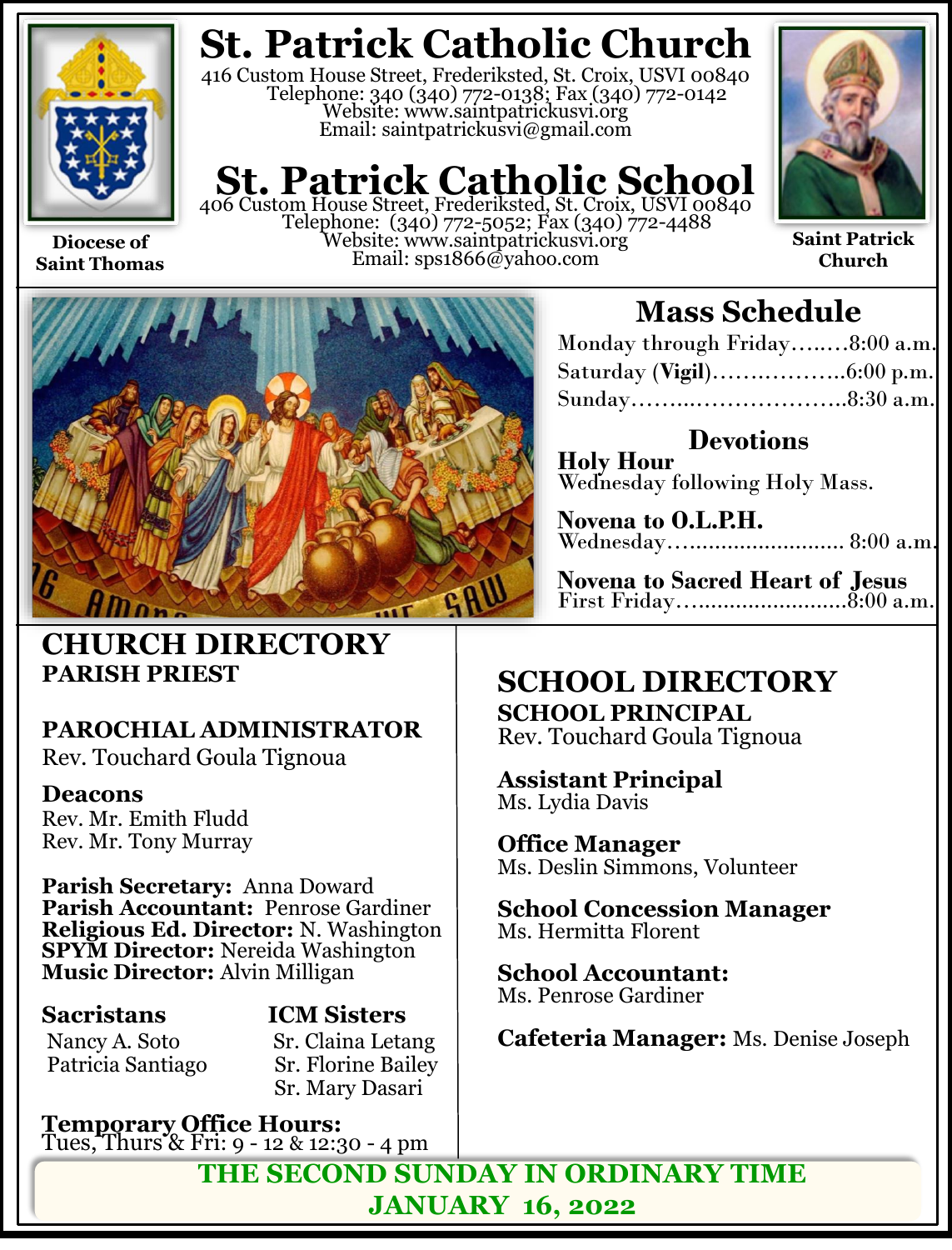### **THE SECOND SUNDAY IN ORDINARY TIME JANUARY 16,2022**

**SCRIPTURE READINGS** 

### **MASS INTENTIONS**

| where him had a holid                                            | <b>OF THE WEEK</b>                                            |                   |
|------------------------------------------------------------------|---------------------------------------------------------------|-------------------|
| <b>SATURDAY, January 15</b>                                      |                                                               |                   |
| 6:00 PM. + Sebastian Thomas Paul, Repose of Soul, Rb Leo &       | <b>SUNDAY:</b>                                                | Is 62:1-5         |
| Anna D'Souza                                                     |                                                               | 1Cor 12:4-11      |
| SUNDAY, January 16                                               |                                                               | Jn $2:1-11$       |
| 8:30 AM. - David Durand Jr. Birthday Blessings Rb Grandmother    |                                                               |                   |
|                                                                  | <b>MONDAY:</b>                                                | 1Sm15:16-23       |
|                                                                  | <b>Saint Anthony Abbot</b>                                    | Mk 2:18-22        |
| MONDAY, January 17                                               | Dr Martin Luther King, Preholiday                             |                   |
| 8:00 AM. - Nancy A. Soto, Grace of Good Health & Protection      | <b>TUESDAY:</b>                                               | 1Sm 16:1-13       |
| <b>Rb Family</b>                                                 |                                                               | Mk 2:23-28        |
| <b>TUESDAY, January 18</b>                                       |                                                               |                   |
| 8:00 AM. + jessie J. Peters, Repose of Soul, Rb Leo & Anna       | <b>WEDNESDAY:</b>                                             | 1Sm 17-32-33      |
| D'Souza                                                          |                                                               | Mk 3:1-6          |
| <b>WEDNESDAY, January 19</b>                                     | <b>THURSDAY</b>                                               | 1Sm 18:6-9,19:1-7 |
| 8:00 AM. + Evelyn Harley, Death Remembrance Rb Cecilia<br>Daniel | Saint Fabian, Pope & Martyr<br><b>Saint Sebastian, Martyr</b> | Mk 3:7-12         |
| THURSDAY, January 20                                             |                                                               |                   |
| 8:00 AM. + Martina Johnson, Birthday Remembrance, Rb             | <b>FRIDAY</b>                                                 | 1Sm 24:3-21       |
| Eloise Benjamin                                                  | <b>Saint Agnes, Virgin &amp; Martyr</b>                       | Mk 3:13-19        |
| FRIDAY, January 21                                               |                                                               |                   |
| 8:00 AM + Agnes Jacob, Birthday Remembrance, Rb Family           |                                                               |                   |
| <b>SATURDAY, January 22</b>                                      | SATURDAY:<br>2Sm 1:1-4,11-12,19,23-27                         |                   |
| 6:00 PM. + Benedict Thomas Paul, Repose of Soul, Rb Leo &        | <b>USA Day of Prayer for the</b>                              | Mk 3:20-21        |
| Anna D'Souza                                                     | <b>Protection of Unborn Children</b>                          |                   |

### *PRAY FOR THE SICK & SHUT-INS*

*Please pray that they may find comfort and healing in Christ.*

Steve Alexander, Olivia Anger, Nicholas Andrew, Marilyn Bailey, Eric Belcher, George Bondieumaitre, Debra Bruce, Virginia Burke, Fred Calvillo, William Carino, Ninon Gussman Carr, Norma Carillo, Paulette Christopher, Victorino Cruz, Matthew Donelley, Anna D'Souza, Norma Dyer, Harold Fisher, Sr. Kimberly Fludd, Johnetta Goodloe, Sarah Gordon, Dr. Amy Hardin, Enis Hilaire, Urla Isaac, Lidia Jiminez, Eleanor Johnson, Alma John, Ann Joseph, Electra Joseph, Edwin Josiah, Jeannie Krigger, T'Agho Lopez, Chamarla Louis, Felina Artigo, Gwendolyn Lucas, Kathleen Smith-Maccow, Marla Matthew, Carlos Matus, Luz Melendez, Beverly Nesbitt, Bevon Nicholas, Marilyn Nicks, Fr. Simon Peter, Geralda Pickering, Michelle Gibbs Riviere, Carmen Russell, Henrietta Sandy, Jose Manuel Santana, Martha Lena St. Juste, Eric Thomas, Juan Valentin, Vincent Urgent, Inez Walker, Deacon Oliver Washington, Ann Weikel, Inez Williams, Simeon Williams, Curtis Williams, Ingerborg McIntosh, William Lang, Anita Pulpul, Kemit Lewis, Noel Lercana, Bertille Samuel, Lewis Eugene, Vilma C. Johnson, Fanny Andrews Clarke, Kesha Tatum.

*(Please call the Church Office to add or remove names to/from this list Church)*

| <b>MASS ATTENDANCE - JANUARY 8 &amp; 9, 2022</b>                                                                                                                                                                                               | <b>SECOND COLLECTION FOR</b>                                                                                                                               |
|------------------------------------------------------------------------------------------------------------------------------------------------------------------------------------------------------------------------------------------------|------------------------------------------------------------------------------------------------------------------------------------------------------------|
| Saturday 6:00pm Holy Mass 48 Sunday 8:30am Holy Mass 67 Total 115                                                                                                                                                                              | THE MONTH OF JANUARY                                                                                                                                       |
| <b>Preserve the Past Campaign in Progress</b><br>Our Church restoration project is in progress and your contribution is still<br>welcome. Please call the church office or contact a minister of hospitality for<br>the contribution envelope. | School SupportJan. 02<br>Maintenance Fund Jan. 08-09<br>Property Insurance Jan. 15-16<br>Capital ImprovementsJan, 22-23<br>Black & Indian MissionJan.29-30 |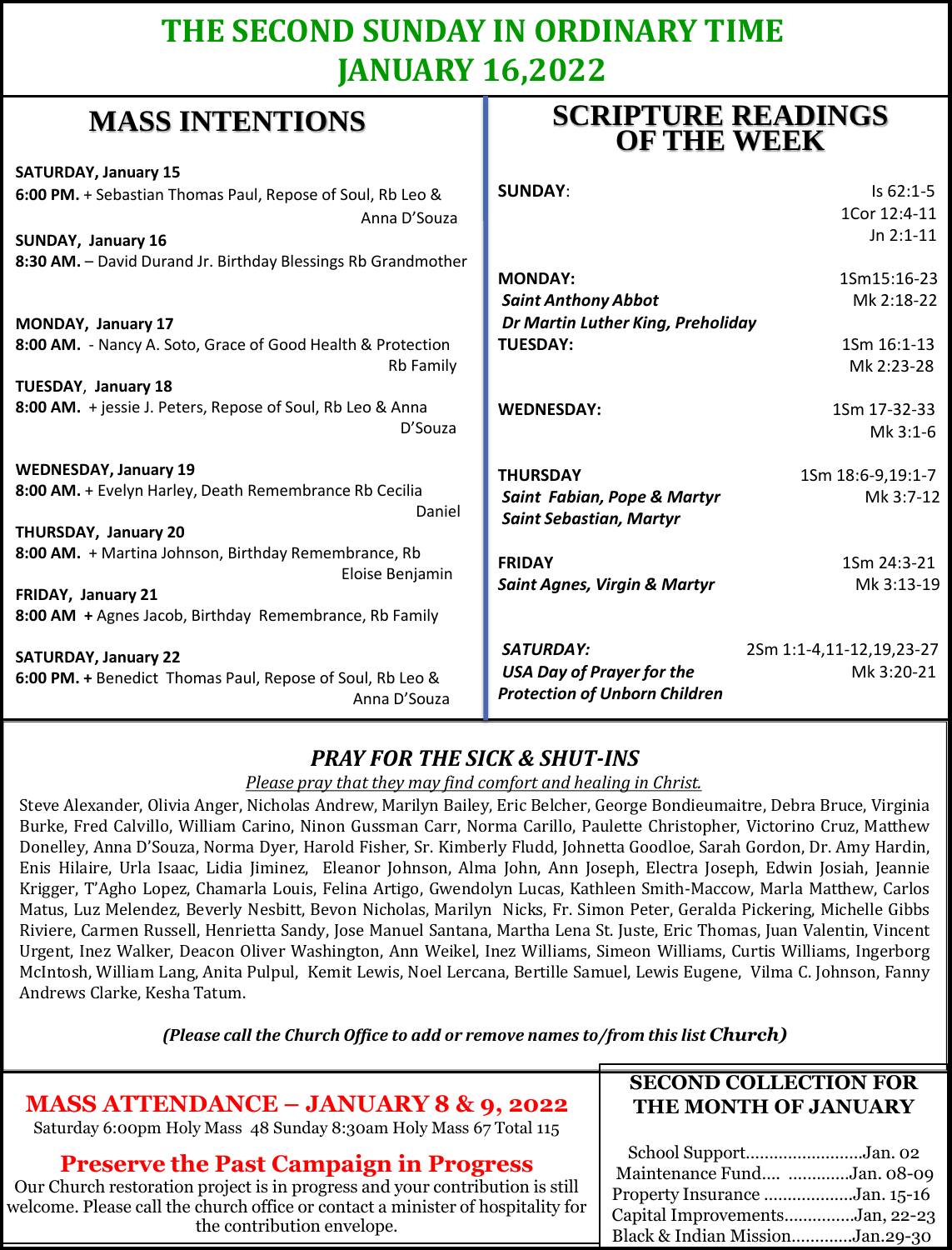## Announcements



#### **Seven Days Sanctuary Lamp Devotion**

The Sanctuary Lamp which burns in the Sanctuary of our church, the reminder of the Lord's Presence in the Most Holy Eucharist, will burn from January 16 to January 22 For Gloria La Salle & daughter Jessica, Grace of Healing, requested by Nancy A. Soto

#### **SAVE OUR SCHOOLS!**

During the weekend Masses of January 23 to February 6<sup>th</sup>, 2022, you can help save our schools by giving to the Special Bishop's Appeal. Your gift no matter how small can go a long way in enabling us to provide continued Catholic Education to our Community.

Special Appeal envelopes will be made available for your donations during the weekend Masses of January 23, 30, and February 6, 2022. Thank You!

#### **SAVE THE DATE: FEBRUARY 12, 2022**

With grateful hearts, the faithful community of St. Patrick Catholic Church will host a Eucharistic Celebration in appreciation for all that the ICM Sisters have done for us and the entire Virgin Islands Community, on Saturday, February 12, 2022 at 10:00 AM followed by a Luncheon.

There will be a free will collection during church announcements next weekend, to help defray the cost of the food.

We will follow all Covid-19 Guidelines, everyone attending must wear a Mask and adhere to Social Distancing.

#### **VIRTUS TRAINING**

.

The January 16, 2022 VIRTUS Training has been postponed to a later date due to the Dr. Martin Luther King Holliday on Monday

#### Necrologium (Death Announcement)

We are saddened to announce the passing of two of our parishioners. Mrs. Therese Duval died on January 12, 2022, her Funeral Holy Mass will be celebrated on Thursday, January 27,2022 at 10:30 am.

Mr. Benito. Santos Jr, died on January 2<sup>nd</sup>, 2022, his Funeral Holy Mass will be celebrated on Friday, January 28, 2022 at 10:30 am. Both will take place here at St. Patrick Church.

Eternal Rest grant unto them O Lord, and let perpetual light shine upon them, May their soul, and the souls of all the faithful departed through the mercy of God rest in peace, Amen.

#### **Sacrament of Baptism** Fourth Sunday of each month. Please register your children at the Church Office. Present a copy of the

child(ren) birth certificate(s). Classes for parents & godparents are on the 1st, 2<sup>nd</sup> and 3<sup>rd</sup> Tuesday from 6:00 p.m. until 7:00 p.m. each month.

Parish Information

#### **Sacrament of Marriage**

Please make arrangements with parish priest 6 months before your wedding.

#### **Confraternity of Christian Doctrine (CCD) Classes**

Classes are held every Sunday during the school year and begin with attendance and instruction in the classroom following 8:30 a.m. Holy Mass.

#### **Rite of Christian Initiation of Adults (RCIA) Classes**

RCIA is the journey of faith by which interested persons become members of the Roman Catholic Church. The program instructs adults to enter into full communion with the Catholic Church through Baptism and/or Confirmation and Holy Communion. To register, please call the church office at (340) 772-0138.

#### **Sacrament of Penance**

Confession is the sacrament that allows us to admit our faults and develop humility, but the most profound part is we get to experience Christ's gift of mercy. Weekdays………… 15 min. before Holy Mass Weekends………… 30 min. before Holy Mass

#### **Funerals**

All funeral services begin at 10:30 a.m. Viewings at 9:30 am. No funerals are held on weekends. Arrangements must be made with the Church before funeral arrangements with the funeral home.

#### **Sacrament of the Anointing of the Sick**

Please call the rectory at (340) 772-0138 whenever a family member or friend is seriously ill or hospitalized.

#### **Parish Registration**

Parishioners who are 18 years and older are invited to register at the Church Office as well as become active and contributing members. We would like to maintain an upto-date listing of all St. Patrick parishioners. Registration also helps in providing quick services for the request and proof of miscellaneous church letters for individuals, Baptism, Confirmation, etc.

**Bulletin announcements must be submitted to the Church Office by Wednesday at noon**